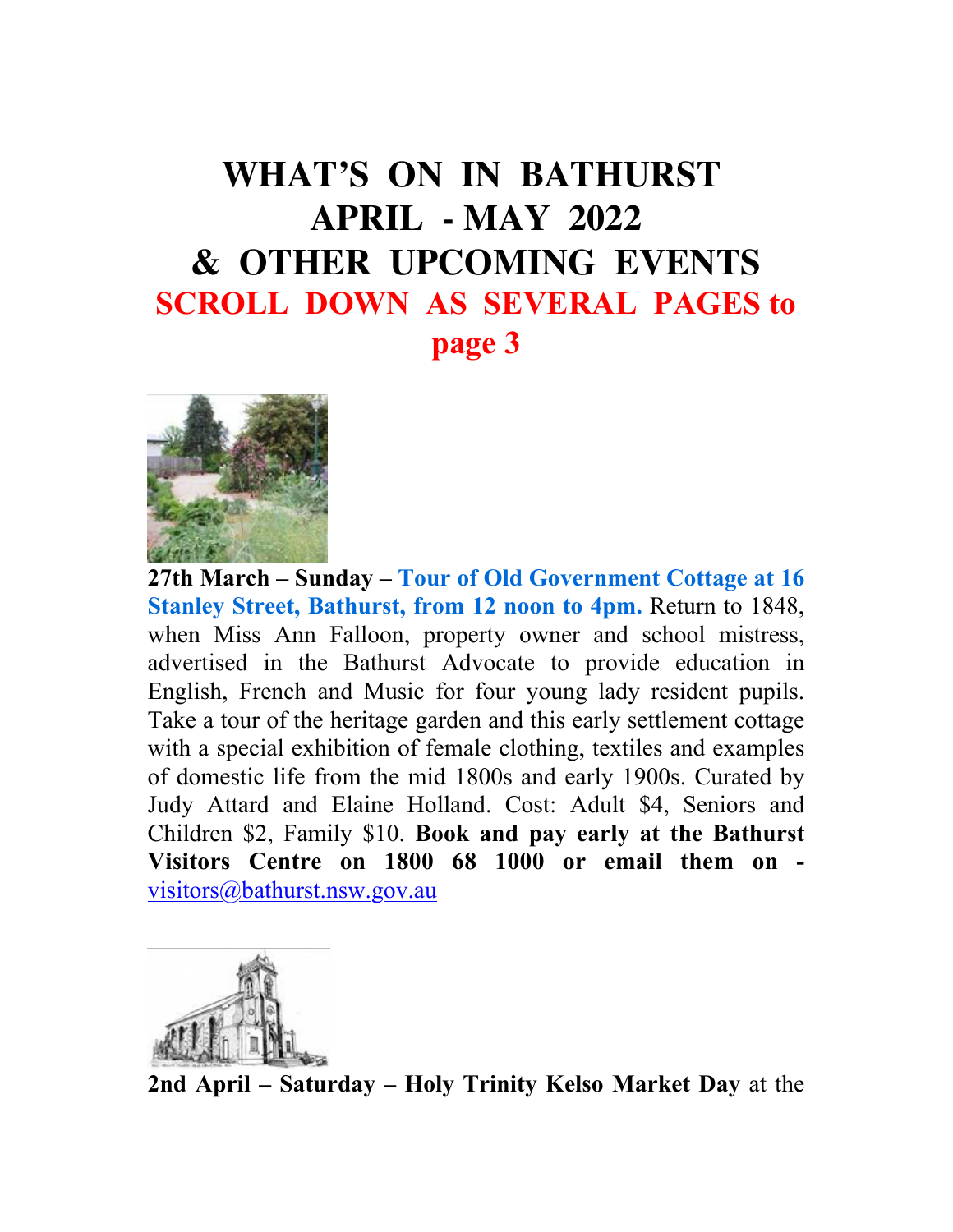Parish & Community Hall, Gilmour Street, Kelso – 9am to 1pm – Coffee, beautiful cakes, slices and jams, white elephant, bargains for blokes, books and magazines, craft items, pick a leaf, refreshments, jewellery, chocolate wheel, potted plants of all sorts, loads of books, novels and magazines, tools, clothing and lots, lots more. Come for a BBQ breakfast. From 9am – 12noon.

**2nd April – Saturday – The monthly Riverside Markets** run by the Lions Club of Mount Panorama Inc in Berry Park beside the Macquarie River in Berry Park on Lions Drive - beside the Evan's bridge on the Great Western Highway. A picturesque site offering numerous stalls selling a wide variety of goods and goodies. They operate from 8.00am until 1pm (summer). These community outdoor markets sell differing items at each market though many stall holders are regulars. There is easy access and its wheel chair friendly. Food, refreshments and coffee available. Lots to choose from – bakery goods, minerals, fossils and crystals, assorted plants, babies and children's clothing and toys, garden statues and blacksmith ornaments, cakes and jams, banknotes, arts and crafts, bric-a-brac, books, honey, locally grown fruit, fragrances, postage stamps and first day covers, bikes, jewellery, and a great deal more.



**2nd April 2022 – Saturday - Charles Darwin in Bathurst.**  Many know Charles Darwin as one of the world's most famous biologists, but few know he visited Bathurst! Hear about Darwin's visit as a young man in 1836, his adventures in Australia, his opinions, and how Darwin's visit influenced his work and science.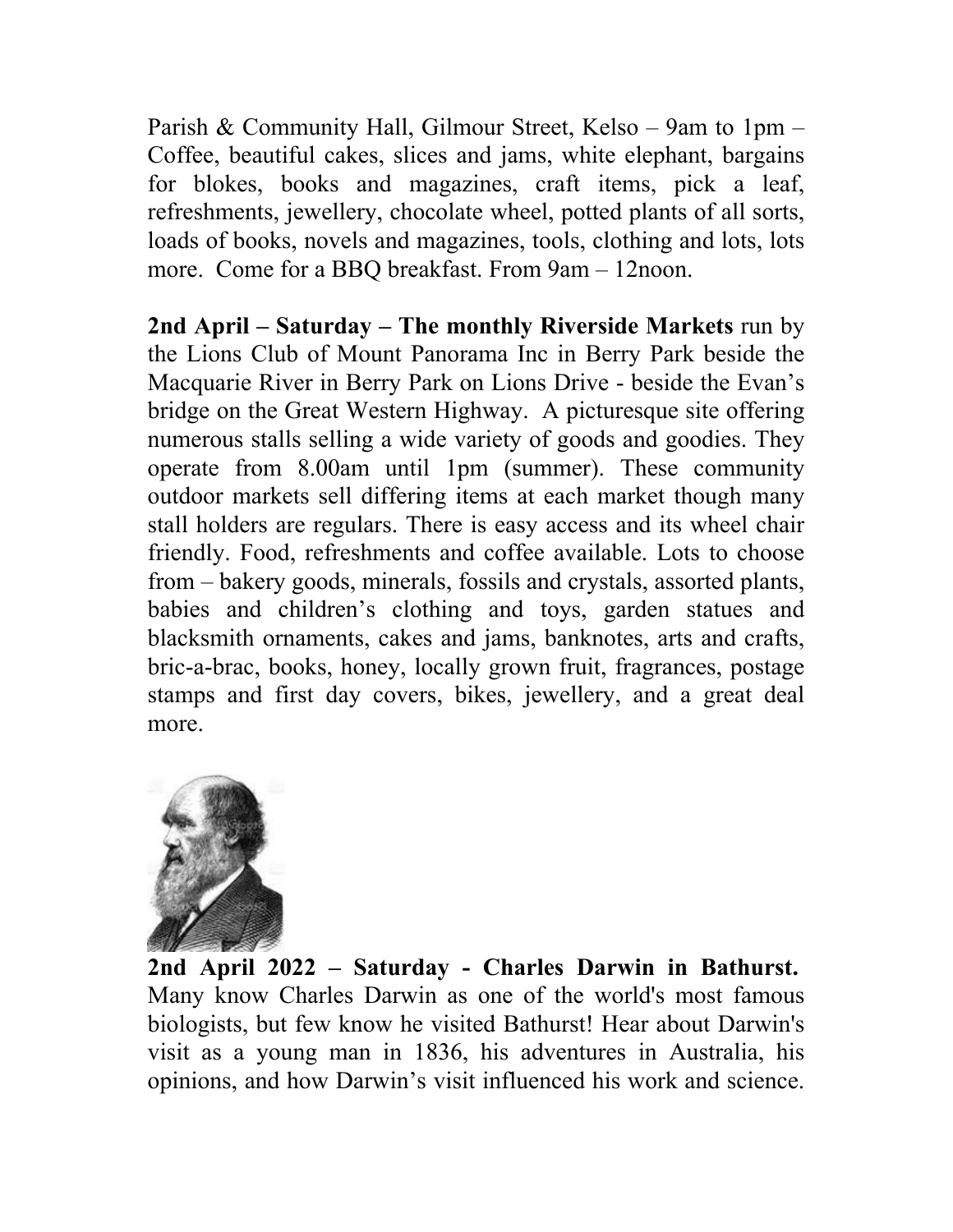The tour will include a short walk from the Bathurst Historical Museum to Machattie Park and return to view a letter written by Darwin, followed by afternoon tea. Location - Bathurst Historical Museum, East Wing Courthouse, 162 Russell Street at 2pm. Cost: Adults \$10, Seniors and Children \$5. **Book and pay early at the Bathurst Visitors Centre on 1800 68 1000 or email them on**  [visitors@bathurst.nsw.gov.au](mailto:visitors@bathurst.nsw.gov.au)



**3rd April – Sunday - The Bathurst Town Square Tour – "Keeper of Our Stories'** from 2.00pm – 4.00pm. Meet at the Bathurst District Historical Society Museum and Bookshop in Russell Street, Bathurst. Cost: \$10 per person and book and pay at the Bathurst Visitor Information Centre 1800 68 1000 – bookings essential. Join us for a stroll in Bathurst's Town Square to hear stories about our community's past as told through foundation stones and public art works. You will hear tales of legendary figures, famous 20th Century Australian artists, and momentous events remembered in stone, metal, glass and resin. An unsolved mystery is promised. The walk will last about two hours – appropriate footwear, a hat and a bottle of water are advised. Proceeds to Bathurst District Historical Society. Tour Guides – Pauline Barker, Robin McLachlan, Fiona Bruce and Bishop Richard Hurford. An Autumn Colours event.

### **SENIORS' WEEK -**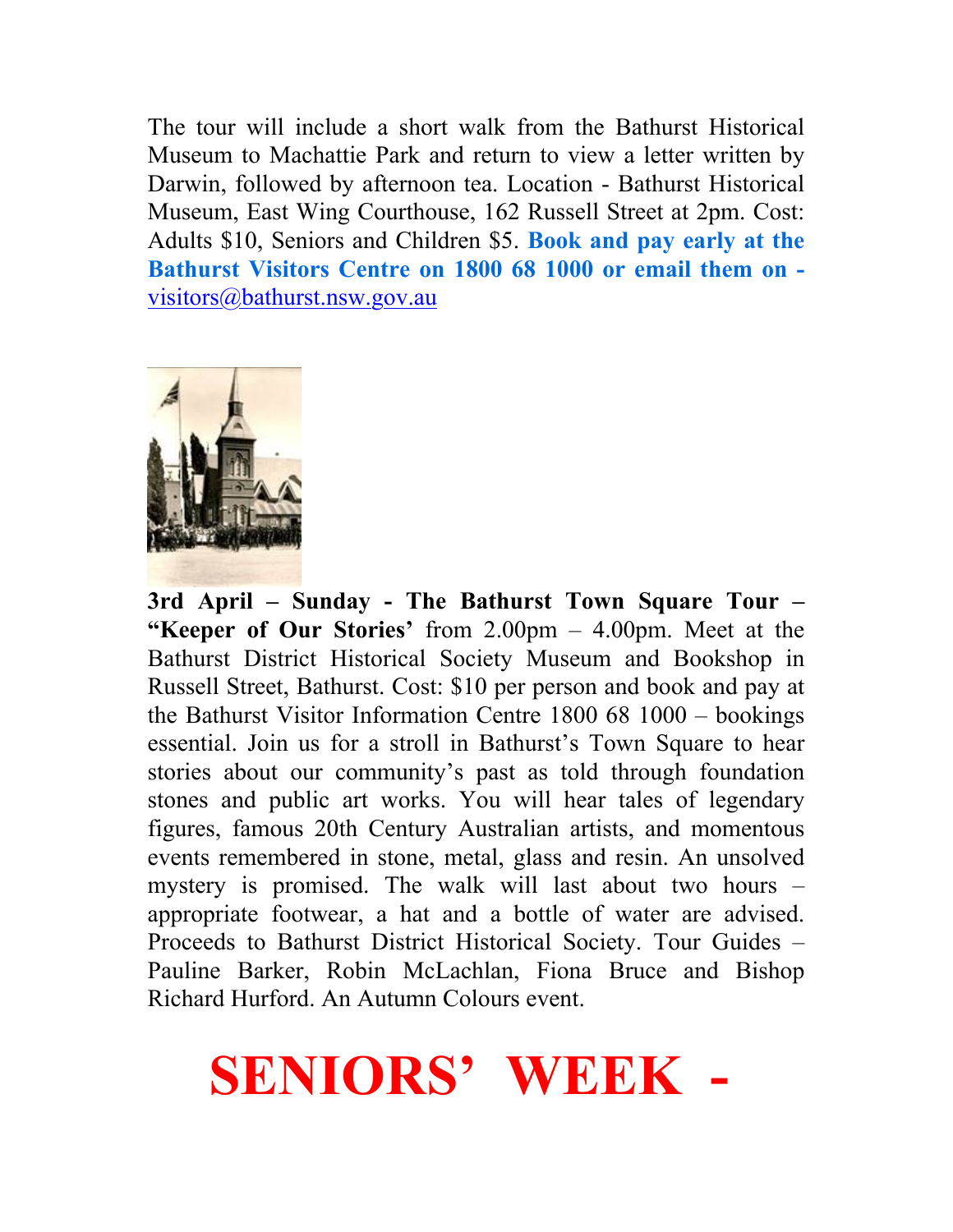## **BATHURST**

**See what is happening on next page on 20th, 22nd and 23rd April 2022 after Easter – Seniors' Week - Special Exhibitions at the Bathurst District Historical Society Museum.** 





**Friday 15th to Monday 18th April, 2022, over Easter - GEMBOREE 2022, the 58th National Gem & Mineral Show,**  will be held at the Australian Rural Education Centre, 267 Ulan Road, Bombira, New South Wales, at the AREC - Mudgee Small Farm Field Days site 2.5 kilometres north of the Mudgee township, adjacent to the Mudgee airport. Entry is from the Ulan Road only. The event is staged by the Gem & Lapidary Council of N.S.W. Inc. Opening hours – Good Friday 10am – 5pm, Saturday and Sunday 9am to 5pm, Monday 9am to 1pm. Entry – Adults - \$10, Concession and students - \$5 (must have card), Child U/16 free, Child over 16 - \$10. There is an ATM on site. There will be displays of lapidary and gems to look at. Numerous dealers will be there, inside and outside, selling jewellery, gemstones, mineral specimens, magnificent crystals, fossils, lapidary items,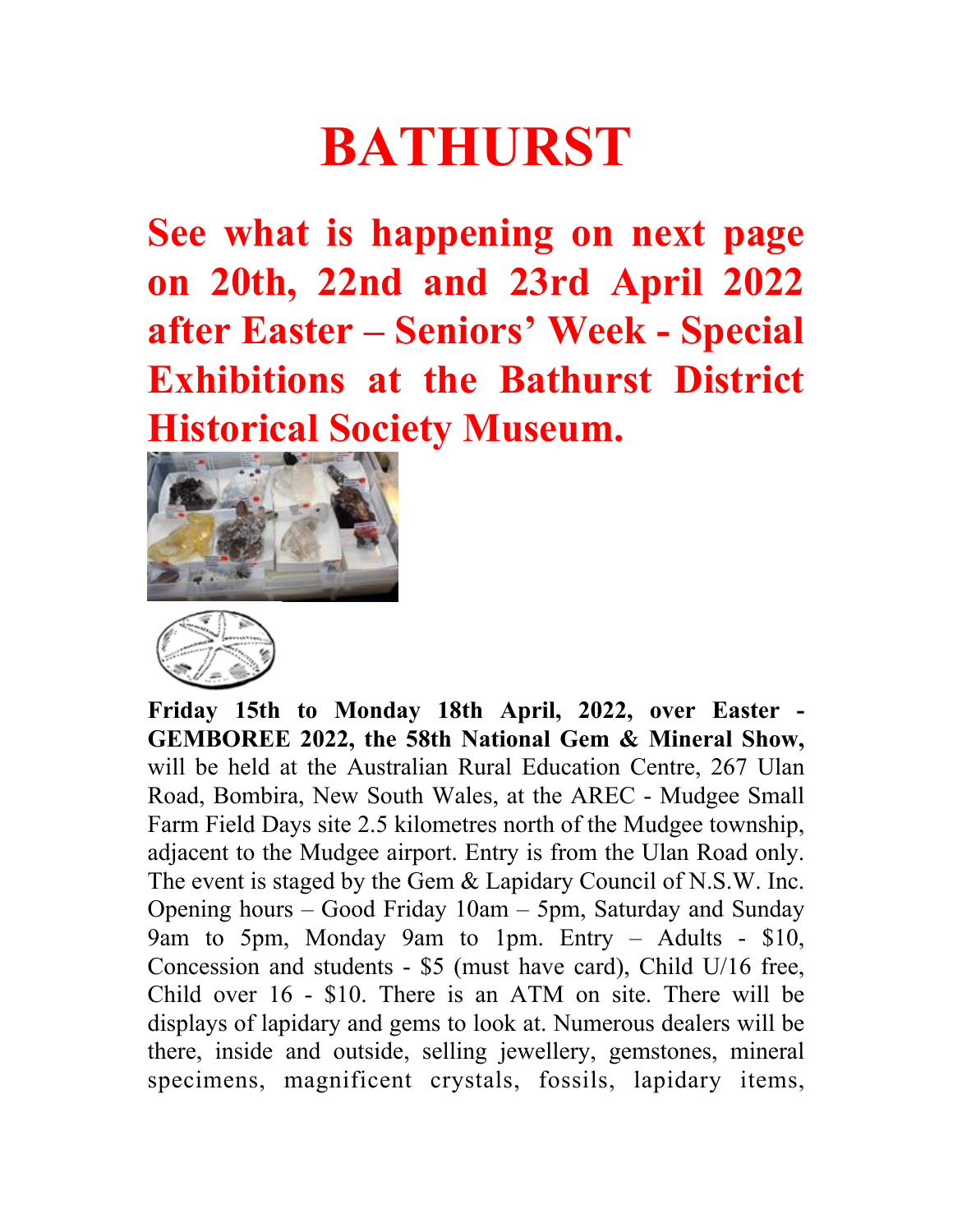metaphysical crystals, jewellery supplies and equipment, metal detectors and much more over the four days. There will be food outlets as well as a display from the Age of Fishes



museum.

**20th, 22nd and 23rd April 2022 - Seniors Week - Special Exhibitions at the Bathurst District Historical Society Museum.** All seniors are invited to examine domestic items from a bygone era on a 'touch table' and view exhibits of curiosities and sporting items gathered for this special week. It is being held in the East Wing Courthouse, in Russell Street, Bathurst from 11am until 2pm each day. Cost - free admission for Seniors.



**24th April – Sunday - Tour of Old Government Cottage at 16 Stanley Street, Bathurst, from 12 noon to 4pm.** Return to 1848, when Miss Ann Falloon, property owner and school mistress, advertised in the Bathurst Advocate to provide education in English, French and Music for four young lady resident pupils. Take a tour of the heritage garden and this early settlement cottage with a special exhibition of female clothing, textiles and examples of domestic life from the mid 1800s and early 1900s. Curated by Judy Attard and Elaine Holland. Cost - Adult \$4, Seniors and Children \$2, Family \$10. **Book and pay early at the Bathurst Visitors Centre on 1800 68 1000 or email them on**  [visitors@bathurst.nsw.gov.au](mailto:visitors@bathurst.nsw.gov.au)

**19th May 2022 - Muster – "I like Aeroplane Jelly, Aeroplane**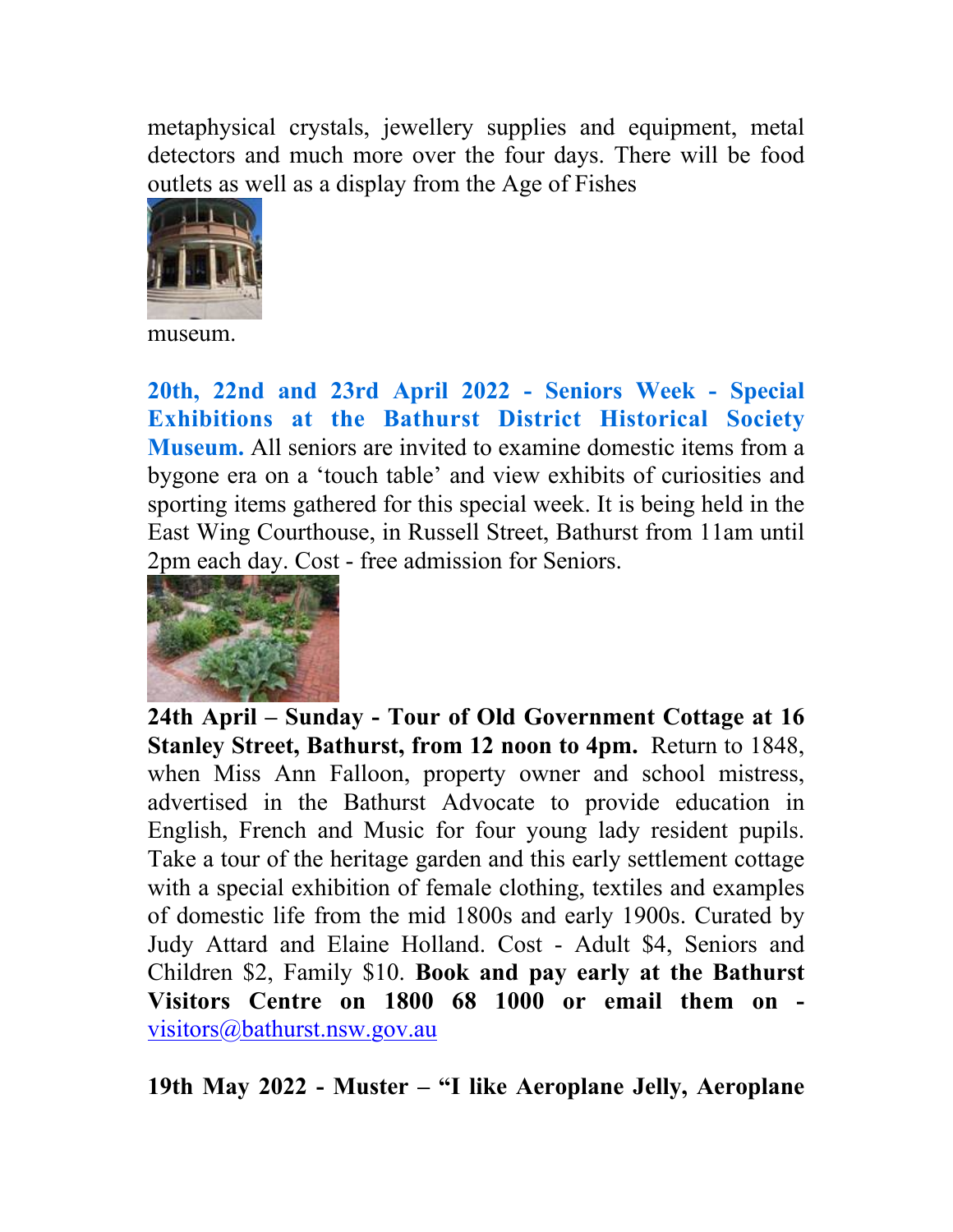**Jelly for me!" with Sarah Swift.** Aeroplane Jelly may have been a household name and pantry staple for nearly a century, but what many Australians don't know, is that the man behind our nation's longest-running advertising jingle was Bathurst born and bred! Come along to hear Sarah Swift talk about the life of songwriter Albert Francis Lenertz and his family, their connections to Kelso and the Bathurst railways. The talk will be followed by a light supper with Aeroplane Jelly, of course! Musters are held at the Uniting Church Activities Hall (between the church and the 1837 Hall) in William Street, opposite Machattie Park. Musters are open to the public with a 7.30pm start. There is a tradition of having supper afterwards and people are requested to bring a plate of goodies for supper. A donation box will be available if you wish to assist with the costs of renting.

# **NOTE - NEW DATE FOR THE WW2 EXHIBITION IS IN AUGUST 2022**



**The new date for this World War Two Exhibition is the 12th to 15th August, 2022 - 'Bathurst & District Remembers World**